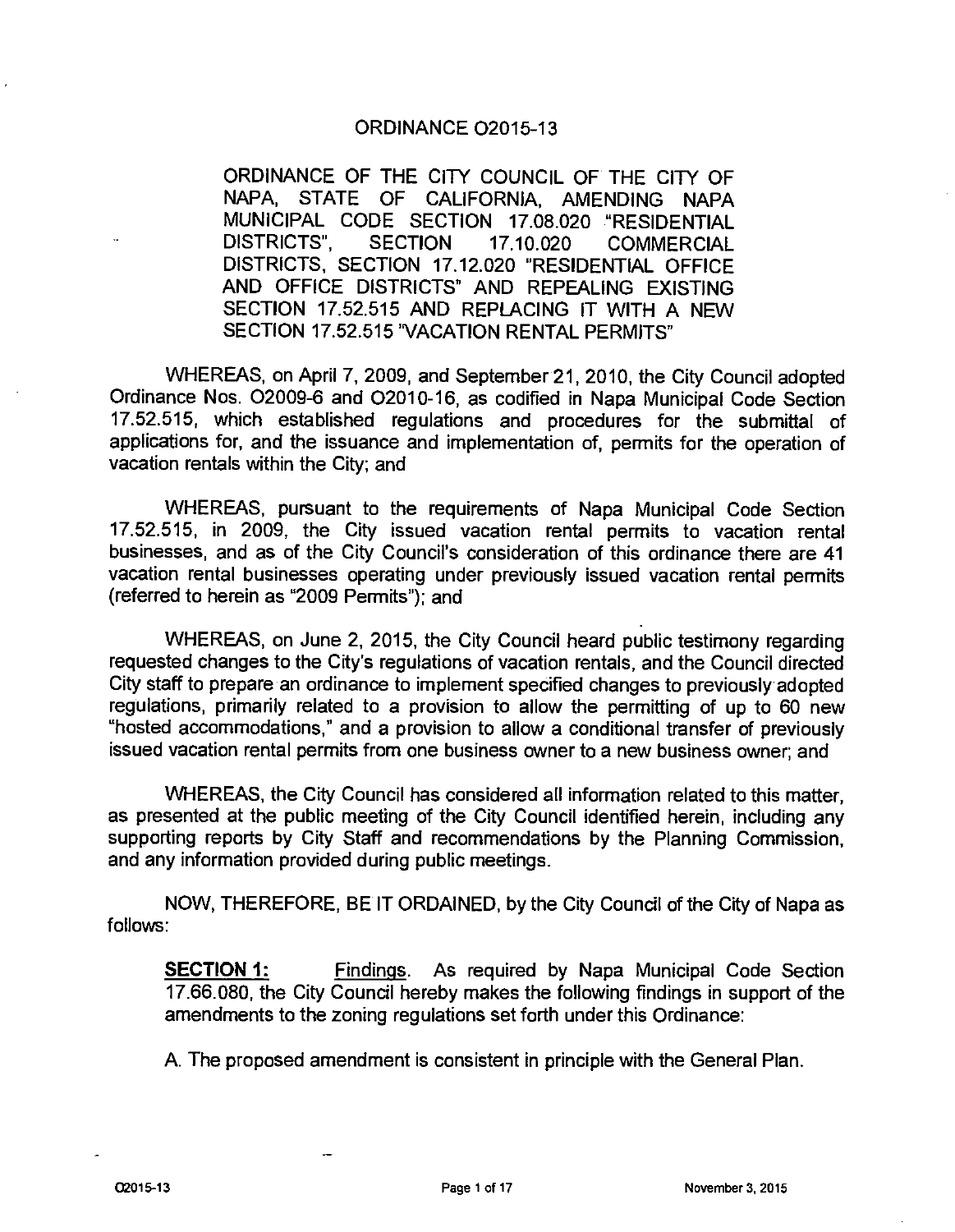The proposed amendments are consistent with the General Plan in that the amendments merely extend entitlements already granted which are consistent with the General Plan. Specifically, the proposed amendments are consistent with Land Use Goal LU-4 which seeks to preserve and enhance the residential character of existing neighborhoods. Providing for "Hosted Accommodations" allows the property owner to maintain the home as a residence and limits the non-residential use to a maximum of two rooms.

B. The public health, safety and general welfare are served by the adoption of the proposed amendment.

The proposed amendment is beneficial to the public health, safety and general welfare as it establishes performance standards to ensure the compatibility between vacation rentals and the residential character of neighborhoods in which they may be located. Performance standards include annual property inspections, house rules and quiet times in the evening hours.

C. If a rezoning to a district with a larger minimum lot size is proposed, effectively reducing the planned residential density, the City shall also find that the remaining sites in the Housing Element are adequate to accommodate the jurisdiction's share of the regional housing need pursuant to California Government Code section 65584; or if not, that it has identified sufficient additional, adequate and available sites with an equal or greater residential density in the jurisdiction so that there is no net loss of residential unit capacity.

This finding is not applicable to this project because the project does not include any proposal to increase a minimum lot size nor does it eliminate any site designated in the Housing Element from future use as a housing site.

**SECTION 2:** Amendment. The Land Use Regulations table set forth in Subsection 17.08.020.B "Public and Quasi-Public Uses" is hereby amended to add "Vacation Rentals" in the appropriate alphabetical location within the table; with conditionally permitted with applicable standards or "CS" in each row under the columns labeled "RS", "RI", "RT" and "RM"; and "See standards Ch. 17.52" under the column labeled as "Added Use Regulations".

**SECTION** 3: Amendment. Table B — Downtown Specific Plan Area set forth in Subsection 17.10.020.C "Visitor Accommodations" is hereby amended to add "Vacation Rentals" in the appropriate alphabetical location within the table; with "CS" in each row under the columns labeled "DMU" and "DN"; and "See standards Ch. 17.52" under the column "Specific Standards Apply".

**SECTION 4:** Amendment. The Land Use Regulations table set forth in Subsection 17.12.020.B "Commercial Uses" is hereby amended to add Vacation Rentals" in the appropriate alphabetical location within the table; with "CS" under the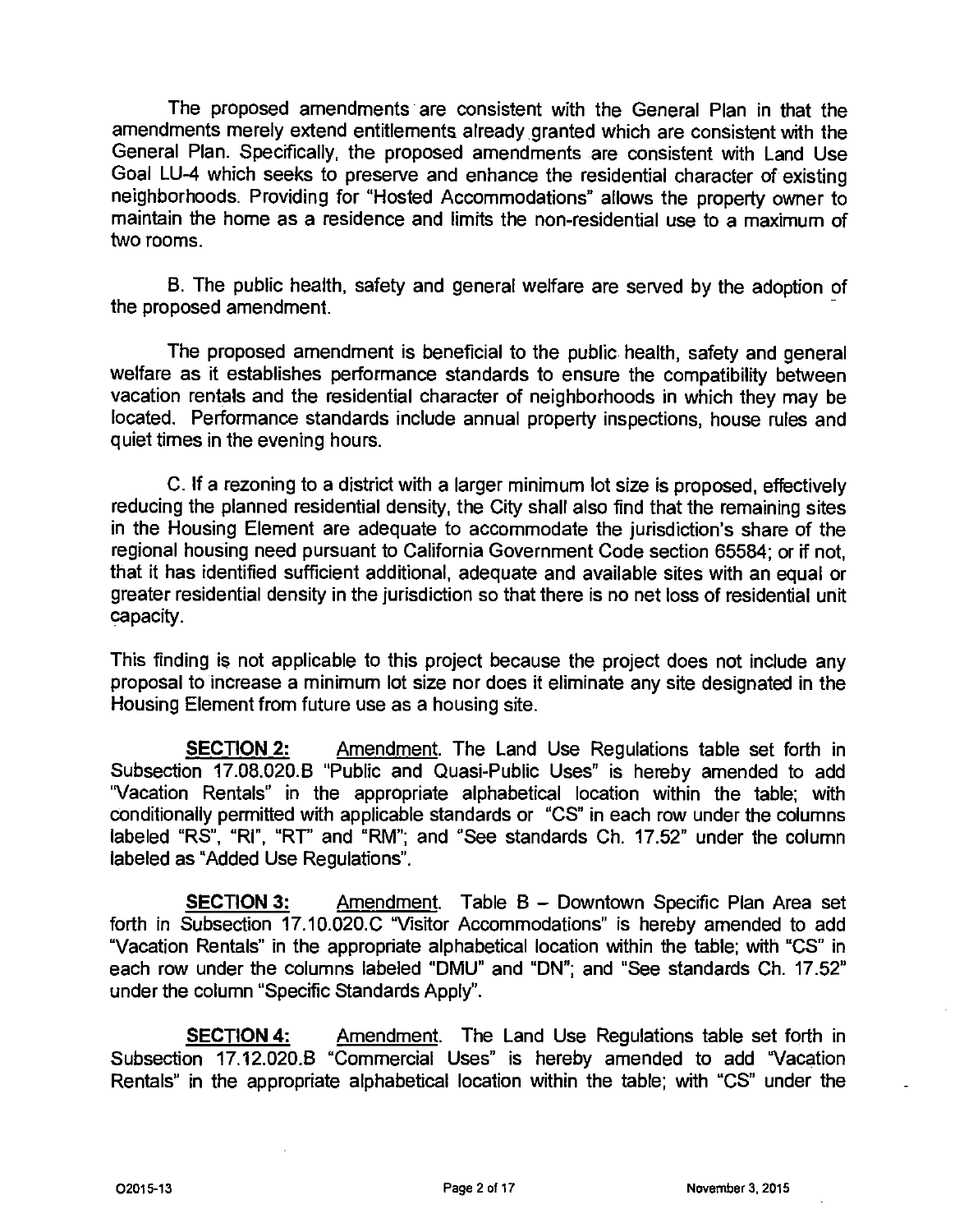column labeled "RO" and "See standards Ch. 17.52" under the column labeled as "Added Use Regulations".

**SECTION 5:** Amendment. Napa Municipal Code Section 17.52.515 is hereby amended by repealing the previous language in its entirety, and by adopting new language as set forth below:

## **"17.52.515 Vacation Rental Permits.**

- A. Scope, Purpose and Findings.
	- 1. The purposes of this Section (which may be referred to as the "Vacation Rental Ordinance") are to:
		- a. Document the procedures and regulations that govern the application for, and the issuance and implementation of, permits for the operation of any vacation rental use within the City.
		- b. Establish that transient occupancy uses are not permitted or conditionally permitted in residential or non-residential zoning districts, unless either: (1) the City has approved a hotel use in a non-residential zoning district pursuant to Title 17, or (2) the City has approved a use permit for a bed and breakfast inn pursuant to section 17.52.060 of this Chapter, or (3) the City has approved a vacation rental permit pursuant to this Section.
	- 2. The City Council hereby finds that unregulated transient occupancy uses in residential and non-residential districts present a threat to the public welfare relating to compatibility with residential uses and preservation of the character of the neighborhoods in which they are located, and to the availability of housing stock in compliance with the Housing Element of the General Plan.
	- 3. The City Council hereby finds that the adoption of a comprehensive ordinance regulating the issuance of and operating conditions attached to vacation rental permits is necessary to protect the public health, safety and welfare. The purpose of this Section is to provide a permit system and to impose operational requirements to minimize the potential adverse impacts of transient uses in residential neighborhoods and zoning districts on traffic, noise and density, to ensure the health, safety and welfare of renters and guests patronizing vacation rentals, and to impose limitations on the total number and types of permits issued in order to ensure the long term availability of housing stock in compliance with the Housing Element of the City of Napa General Plan.
	- 4. The City Council hereby finds that the provisions of this Section which impose restrictions on commercial speech, pursuant to the restrictions on advertisements set forth in Subsection17.52.515(E)(5), are necessary in order to advance the City's legitimate interest in preventing rental activity that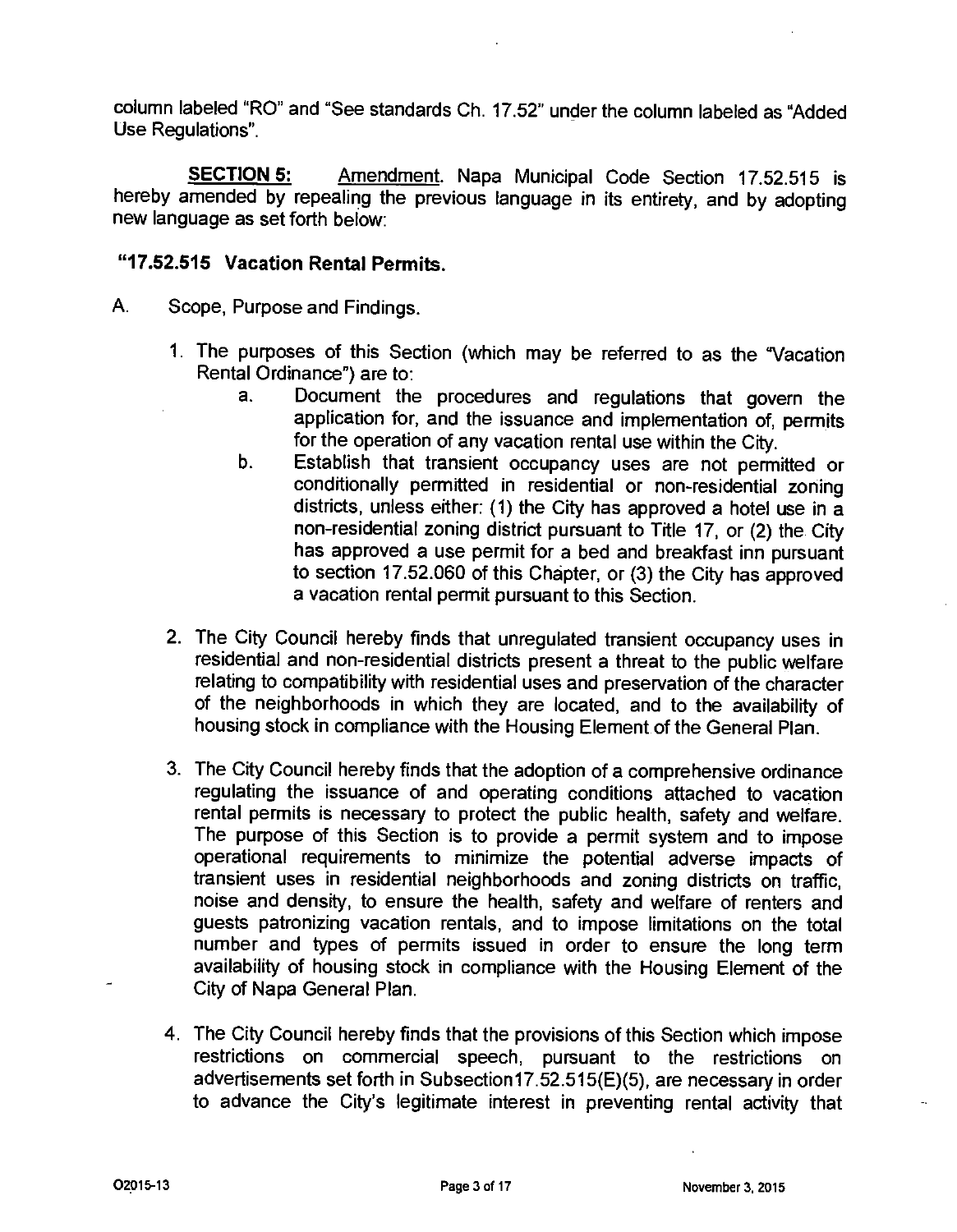violates this Code, and in regulating fraudulent, misleading, or deceptive advertising. These restrictions on advertising are necessary in order to prevent advertisers from engaging in unlawful rental activity and from misleading the general public to think that a particular property in the City of Napa is available for transient occupancy if, in fact, the advertised property is not authorized to be used for transient occupancy purposes in accordance with this Section.

- 5. The City Council hereby finds that the City's regulation of vacation rental uses in accordance with this Section is a valid exercise of the City's police power in furtherance of the legitimate governmental interests documented in this Section.
- B. Definitions. As used in this Section:

"2009 Permit" means each of the 41 vacation rental permits which were in effect prior to July 1, 2015, and which were issued pursuant to City Ordnance Nos. 02009-6 and 02010-16 (former versions of vacation rental regulations). Each 2009 Permit shall be deemed by the City to be 'approved" and "issued" "pursuant to this Section," as those phrases are used in this Section, including but not limited to Subsections 17.52.515(A)(1)(b), 17.52.515(D)(1), 17.52.515(E), 17.52.515(F), and 17.52.515(H).

"Advertise" means any communication that induces or encourages any person to rent for transient occupancy purposes, or that provides information (to any person) that promotes the availability to rent for transient occupancy purposes, any building in the City of Napa.

"Applicant" means any person, firm, partnership, association, joint venture, corporation, or an entity, combination of entities or consortium who seeks or seek approval of a vacation rental permit under the authority of this Section.

"Authorized Agent" means the person specifically authorized by an owner to represent and act on behalf of the owner and to act as an operator, manager and contact person of a non-hosted accommodation, and to provide and receive any notices identified in this section on behalf of the owner, applicant, permittee, or authorized agent.

"Bedroom" is as defined by Section 17.06.030 of this Code.

"Director" means the Director of the Community Development Department of the City, or a designee of the Community Development Director or City Manager.

"Enforcement Officer" means the Director, Chief Building Official, Fire Marshall, City Code Enforcement Officer, City Department Manager (to the extent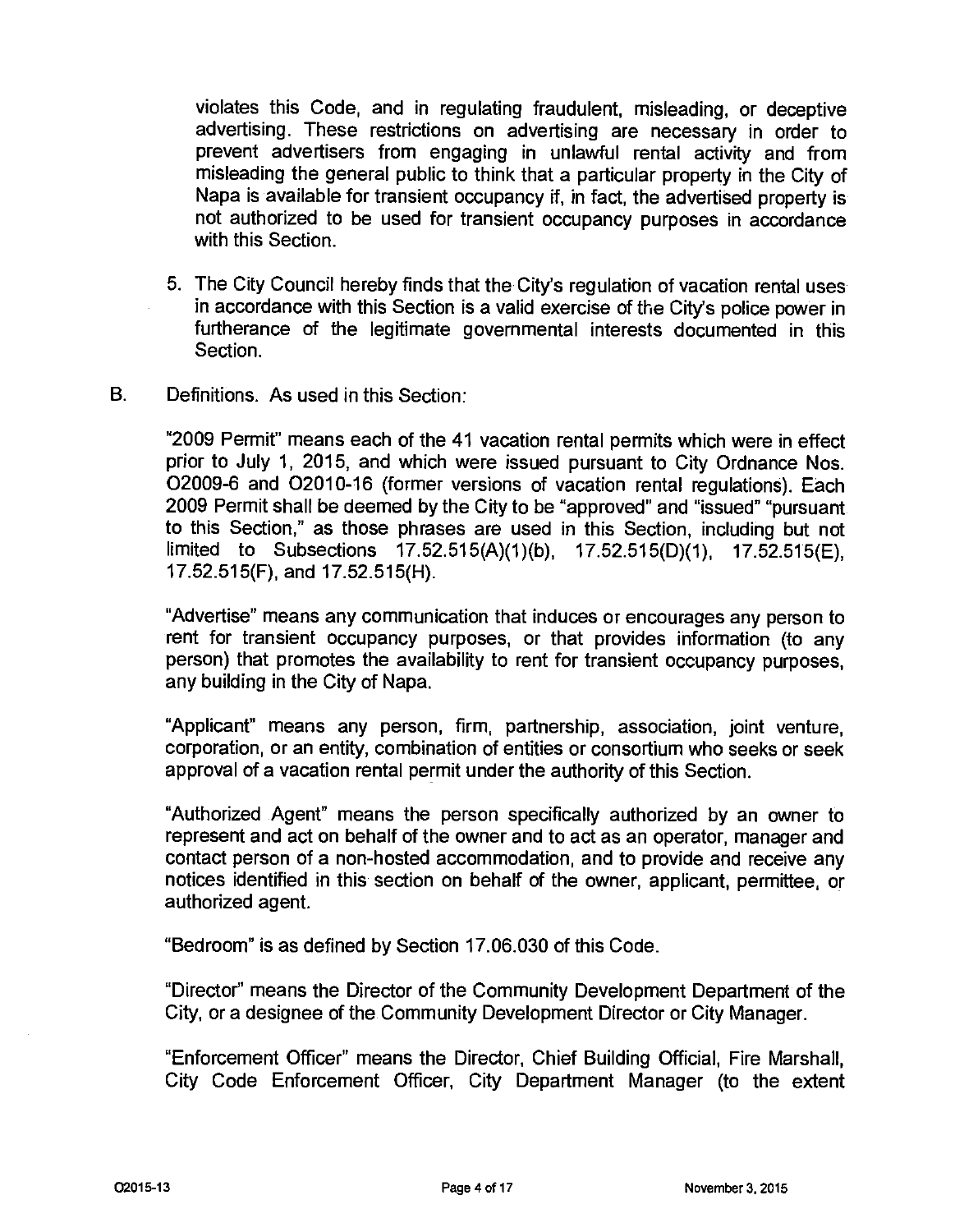responsible for enforcing provisions of this Code), or any other City employee designated by the Director or City Manager to enforce this section.

"Guest" means an invitee of a renter or other person visiting a renter of a vacation rental unit who does not rent the unit.

"Hosted Accommodation" means a vacation rental business for which the owner resides at the vacation rental unit, and the owner sleeps at the vacation rental unit while it is being rented, and no more than two bedrooms are rented for transient occupancy pursuant to this Section.

"Non-hosted Accommodation" means a vacation rental business for which the authorized agent is not required to reside at the vacation rental unit which is rented for transient occupancy pursuant to this Section.

"Owner" means the person holding fee title to the real property that is the subject of a vacation rental permit.

"Permittee" means the person to whom a vacation rental permit is issued pursuant to this Section. To the extent that this Section identifies requirements of a Permit, or obligations of the Permittee, the owner and any identified authorized agent shall be jointly and severally liable as a "responsible person" (see Section 1.16.010).

"Renter' means a person, not an owner, renting or occupying a vacation rental unit in accordance with the terms of this Section.

"Reside," as used in this section, means the "domicile" of a person, as defined by California Elections Code Section 349, which generally means the place in which the person's habitation is fixed, wherein the person has the intention of remaining, and to which, whenever he or she is absent, the person has the intention of returning. At a given time, a person may have only one domicile.

"Transient Occupancy" is as defined by Section 17.06.030 of this Code.

"Vacation Rental" means any transient occupancy use for which the City has issued a vacation rental permit pursuant to this Section. The term "vacation rental" shall be used to include all vacation rental businesses operating pursuant to a "2009 Permit," all "hosted accommodation" vacation rentals, and all "nonhosted accommodation" vacation rentals.

"Vacation Rental Unit" means the structure in which the vacation rental use is permitted to operate, pursuant to a permit issued in accordance with this Section.

C. The Director shall invite applications for vacation rental permits pursuant to this Subsection 17.52.515(C).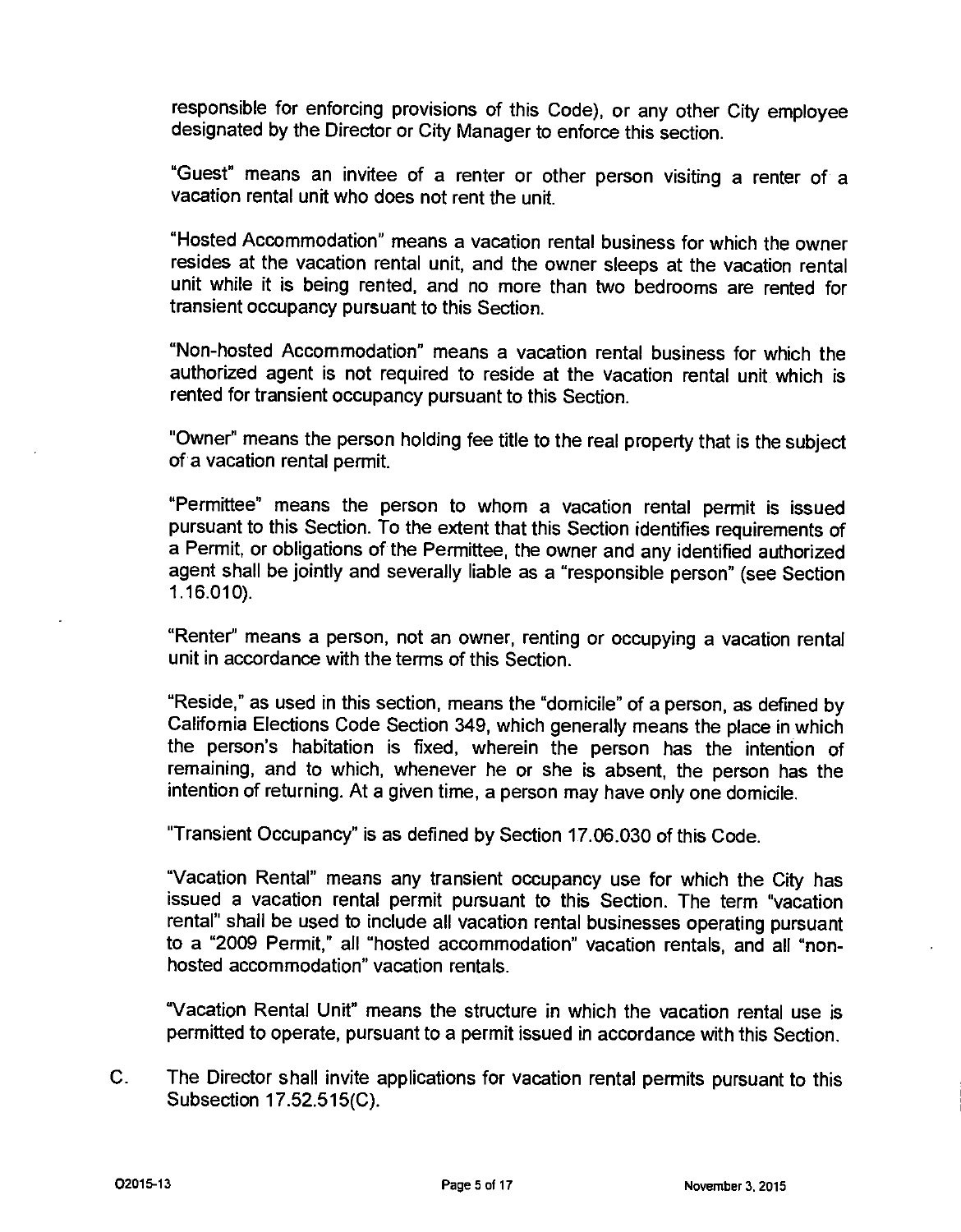- 1. The Director shall issue a written notice inviting applications for vacation rental permits in accordance with this Section. Each written notice pursuant to this Subsection shall be published in accordance with California Government Code Sections 6060 and 6061, and the Director shall endeavor to use other reasonably available means of communications such as the City's internet website.
- 2. Each written notice inviting applications shall identify the date and time which applications must be received by the Director, not less than thirty days after publication of the notice.
- 3. Each written notice inviting applications shall refer to the permit requirements of this Section. Each application for a vacation rental permit shall include the following information, signed by the owner (and the authorized agent for nonhosted accommodations), documented in a form acceptable to the Director:
	- a. Identify the owner of the real property on which the vacation rental is proposed (include the name, mailing address, email address, and telephone number).
	- b. Identify whether the application is for a hosted accommodation or a non-hosted accommodation.
		- i. If the vacation rental is proposed as a hosted accommodation, provide adequate documentation that establishes the owner will reside at the vacation rental unit.
		- ii. If the vacation rental is proposed as a non-hosted accommodation, identify the owner's authorized agent (include the name, mailing address, email address, and telephone number). An authorized agent must be identified for each nonhosted accommodation; however, the authorized agent may be the owner, or a person other than the owner.
	- c. Identify the number of bedrooms and approximate square footage in the vacation rental unit, and the maximum number of overnight renters under the limitations imposed under Subsection 17.52.515(E)(4)(b). For hosted accommodations, identify the location of each room to be rented as a vacation rental.
	- d. Document that all designated bedrooms meet all local building and safety code requirements.
	- e. Identify the number and location of designated on-site parking spaces, and the maximum number of vehicles allowed for overnight occupants.
	- f. Acknowledge that the owner (and authorized agent for nonhosted accommodations) have read all regulations pertaining to the operation of a vacation rental, including this Section, the City's business license requirements (Chapter 5.04 of this Code), the City's transient occupancy tax requirements (Chapter 3.20 of this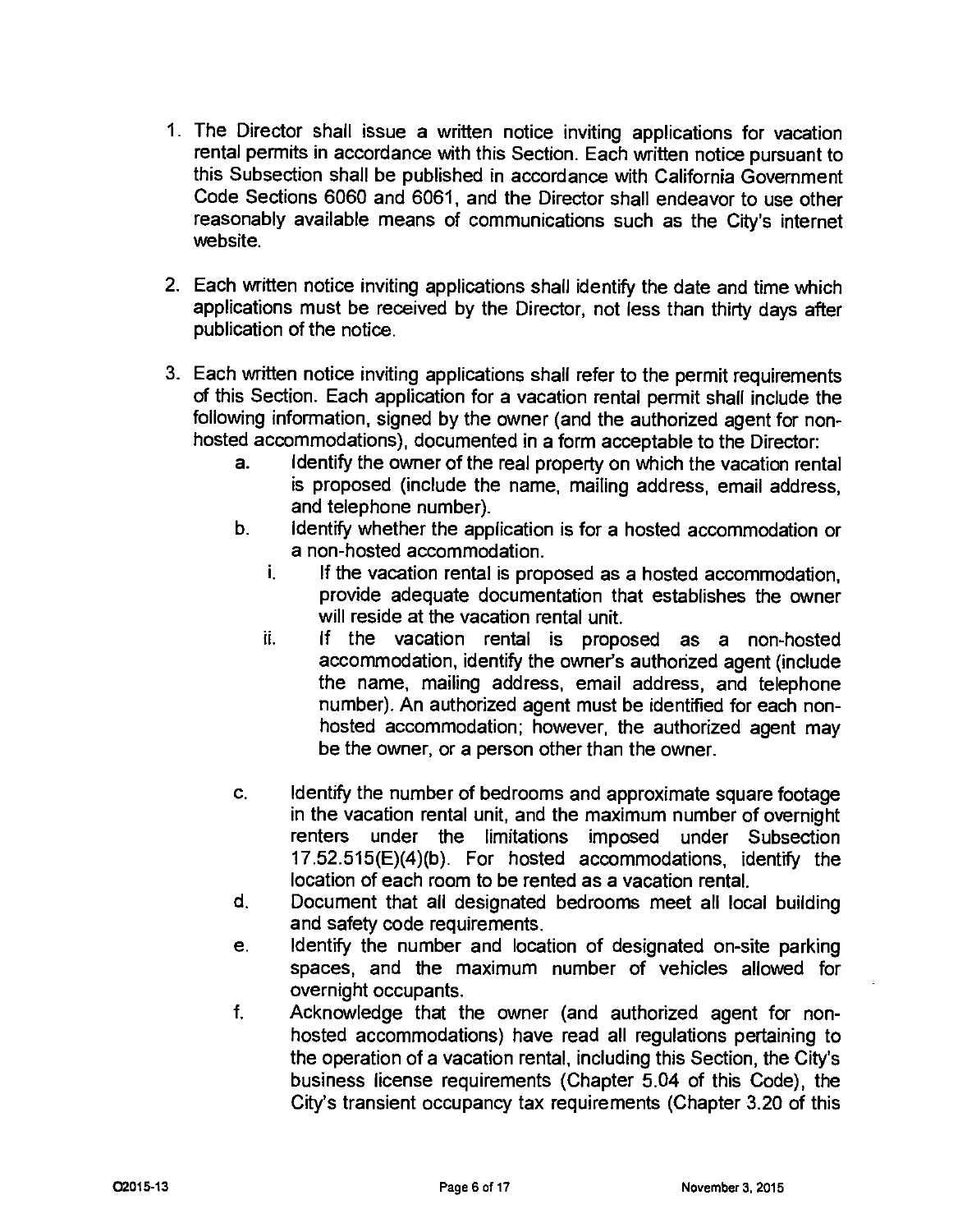Code), and any additional administrative regulations promulgated by the Director to implement this Section.

- 9. Provide a copy of the form rental agreement, rental rules and regulations and any associated materials as required by Subsection 17.52.515(E)(4).
- h. Provide any other information as the Director deems reasonably necessary to administer this Section, as identified in the notice inviting applications.
- i. Acknowledge and agree that claims, requests, objections and arguments not timely raised in the vacation rental permit application are and shall be deemed waived.
- Agree that any and all use of the property for vacation j. rental/transient occupancy purposes shall cease upon the expiration or revocation of the vacation rental permit pursuant to Subsection 17.52.515(E)(1).
- k. Agree to hold harmless, indemnify and defend the City against claims and litigation arising from the issuance of the vacation rental permit.
- Certify the accuracy of the information submitted and agree to L comply with all conditions of the permit.
- D. The Director shall evaluate permit applications, and process the applications for approval, conditional approval, or denial of vacation rental permits, pursuant to this Subsection 17.52.515(D):
	- 1. The number of vacation rental permits issued pursuant to this Section shall not exceed 41 non-hosted accommodations and 60 hosted accommodations.
	- 2. For all applications that were received by the Director prior to the date and time on which applications were required to be received (pursuant to Subsection 17.52.515(C)(2)), the Director shall randomly select each application, and sequentially number each application in the order selected (the first selected application will be assigned the lowest application number, and the last selected application will be assigned the highest application number). A separate application list and application evaluation and issuance process will be established for: (a) hosted accommodations, and (b) nonhosted accommodations.
	- 3. Beginning with the application with the lowest application number, and proceeding sequentially with each application thereafter (subject to the numerical limitation on the number of permits that may be issued, as set forth in Subsection 17.52.515(D)(1)), the Director shall select and evaluate each application to determine if the requirements of this Section have been satisfied. The Director shall provide a written notice to the applicant identified on each selected application, and shall identify the date and time on which the following supplemental submittal must be received by the Director, not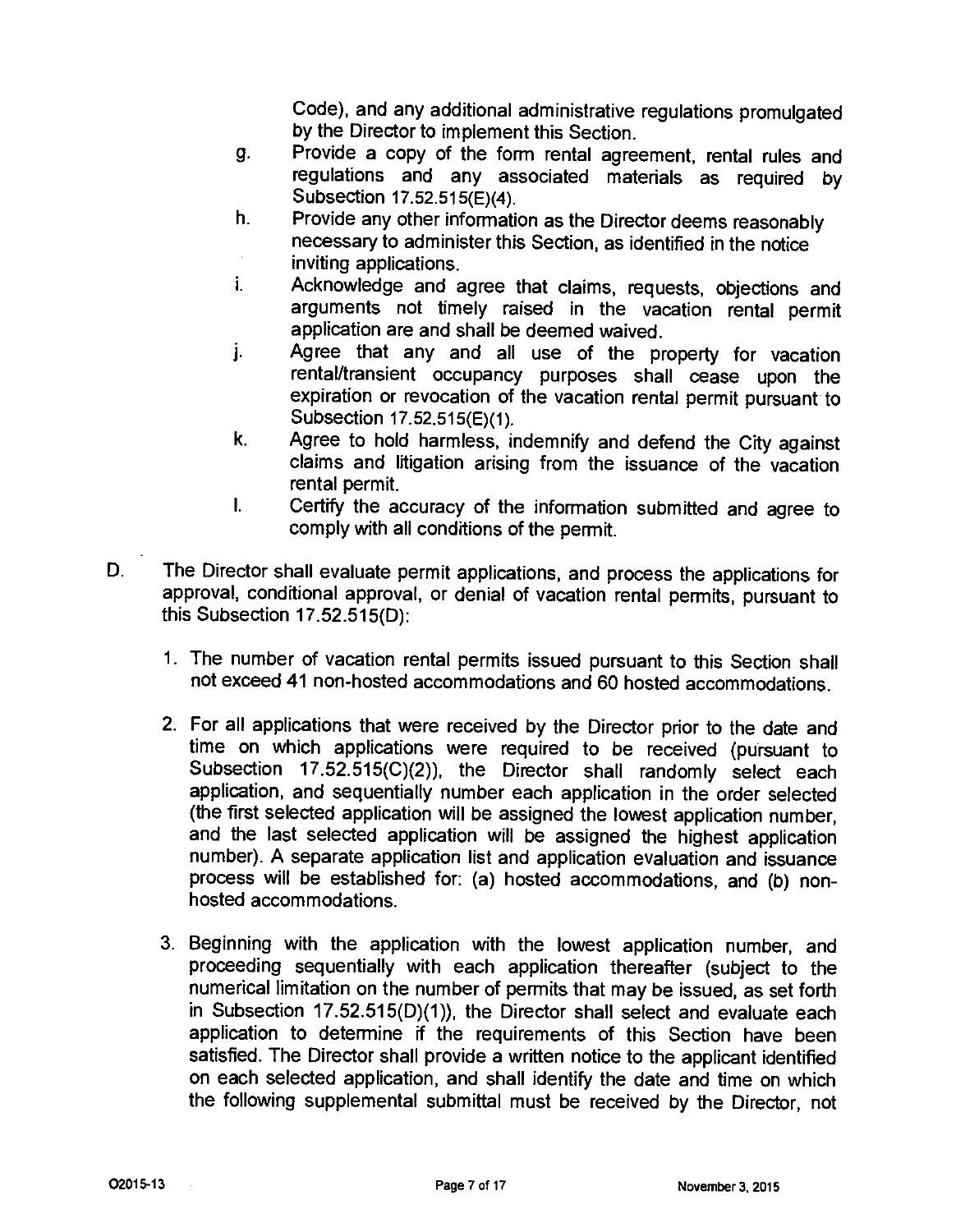less than thirty (30) days after the date of the notice. Each applicant shall provide the following supplemental submittal in a form acceptable to the Director:

- a. Payment of the application and processing fee established by City Council resolution based on the City's estimated reasonable costs to process and review the application materials.
- b. A public notice mailing label submittal (to notify neighboring property owners, pursuant to Subsection 17.68.070(A)(3).
- c. If the property that is the subject of the application is within 500 feet of a bed and breakfast inn (permitted in accordance with Section 17.52.060) or a vacation rental (approved or conditionally approved by the Director pursuant to this Section 17.52.515), the applicant shall submit supplemental information that establishes that the applicant will adequately mitigate potential adverse impacts of a concentration of transient occupancies on the character and livability of adjacent residential properties.
- d. Provide any other information as the Director deems reasonably necessary to establish that the applicant will comply with all requirements of this Section, as identified in the notice.
- 4. If the Director determines that an applicant has failed to satisfy the application requirements of Subsections 17.52.515(C) or 17.52.515(D), the Director is authorized to provide written notice to the applicant of the determination of denial.
- 5. If the Director determines supplemental evidence at a public hearing is warranted in order to determine whether an applicant adequately mitigated potential adverse impacts to the public health, safety, or welfare (e.g., due to concerns raised by neighbors, or to evaluate the impacts of a concentration of uses, under Subsection  $17.52.515(D)(3)(c)$ , the Director shall notice a public hearing of the Planning Commission pursuant to Sections 17.68.070 through 17.68.100 of this Code. The Planning Commission is authorized to deny, approve, or conditionally approve the permit in accordance with the criteria set forth in this Section, particularly incorporating the requirements of Subsections 17.52.515(D)(6) through 17.52.515(D)(8).
- 6. If the Director determines that an applicant has satisfied the application requirements of Subsections 17.52.515(C) and 17.52.515(D), and that the owner has borne the burden of proving that the owner will adequately mitigate potential adverse impacts on the public health, safety, and welfare, the Director shall provide written notice to the applicant that the vacation rental permit is conditionally approved, subject to compliance with the conditions identified by the Director in the notice. The notice shall identify the date and time on which the following supplemental submittal must be received by the Director, not less than ten (10) calendar days after the date of the notice.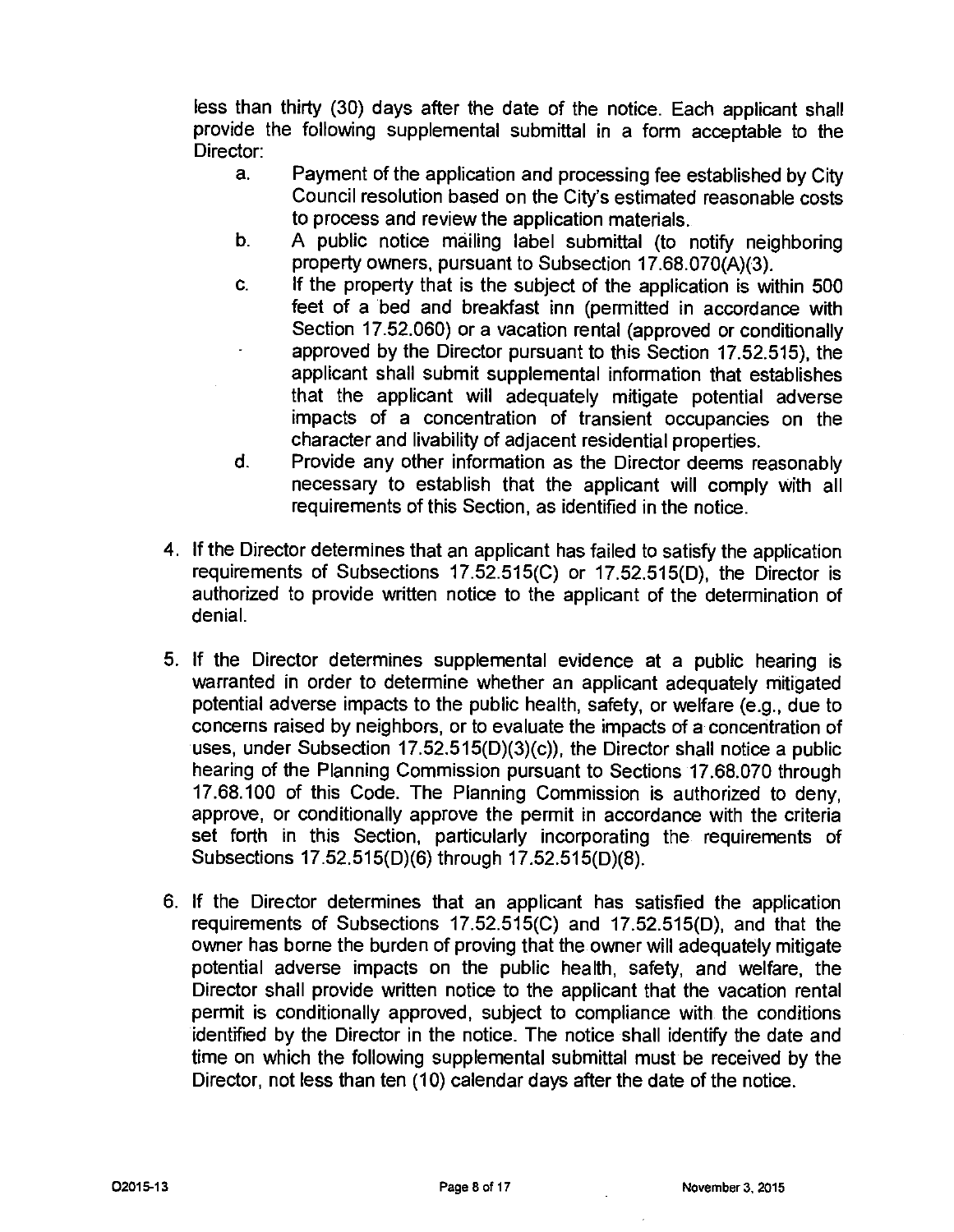- a. The applicant shall pay the annual inspection fee established by City Council resolution based on the City's estimated reasonable costs to perform the annual inspections identified in this Section.
- b. The applicant shall comply, and provide documentation that the owner (and authorized agent for non-hosted accommodations) agree to comply, with all requirements of this Section and the permit, particularly including the rules set forth in Subsection 17.52.515(E)(4).
- 7. Upon the Director's receipt of the documentation of agreement from the applicant (pursuant to Subsection 17.52.515(D)(6)(b)), the Director shall provide written notice to all property owners within 500 feet of the conditional approval of the vacation rental, to include:
	- a. A concise summary of the terms of the permit, including: (i) the maximum number of occupants permitted to stay in the vacation rental unit, (ii) the maximum number of vehicles which are allowed to be parked on the property, (iii) any special conditions or restrictions applied to the vacation rental permit, and (iv) how to obtain a complete copy of the permit and this Section.
	- b. The name of the owner (for a hosted accommodation) and the authorized agent (for a non-hosted accommodation) of the vacation rental, and the telephone numbers at which the owner (for a hosted accommodation) and the authorized agent (for a non-hosted accommodation) may be reached at all times, 24 hours per day.
	- c. The City of Napa Code Enforcement telephone number which members of the public may report violations of the vacation rental permit (including this Section and any conditions of approval).
	- d. The right of an interested person to file an appeal within ten (10) calendar days of the permit approval (pursuant to Section Chapter 17.70 of this Code), or to identify concerns related to a permit extension pursuant to Subsections 17.52.515(H) and 17.52.515(1).
- 8. Each vacation rental permit issued pursuant to this Section shall be effective on the date determined pursuant to the provisions of Section 17.68.110 of this Code. Each vacation rental permit issued pursuant to this Section shall be subject to the appeal procedures set forth in Chapter 17.70 of this Code.
- E. Each vacation rental permit issued pursuant to this Section shall be subject to all of the following requirements:
	- 1. Each vacation rental permit issued under the authority of this Section shall be valid for one year after the effective date, unless approved by the Director for a longer period under the terms of Subsections 17.52.515(H) and (I). Upon expiration or lapse of any vacation rental permit, it shall be of no further force,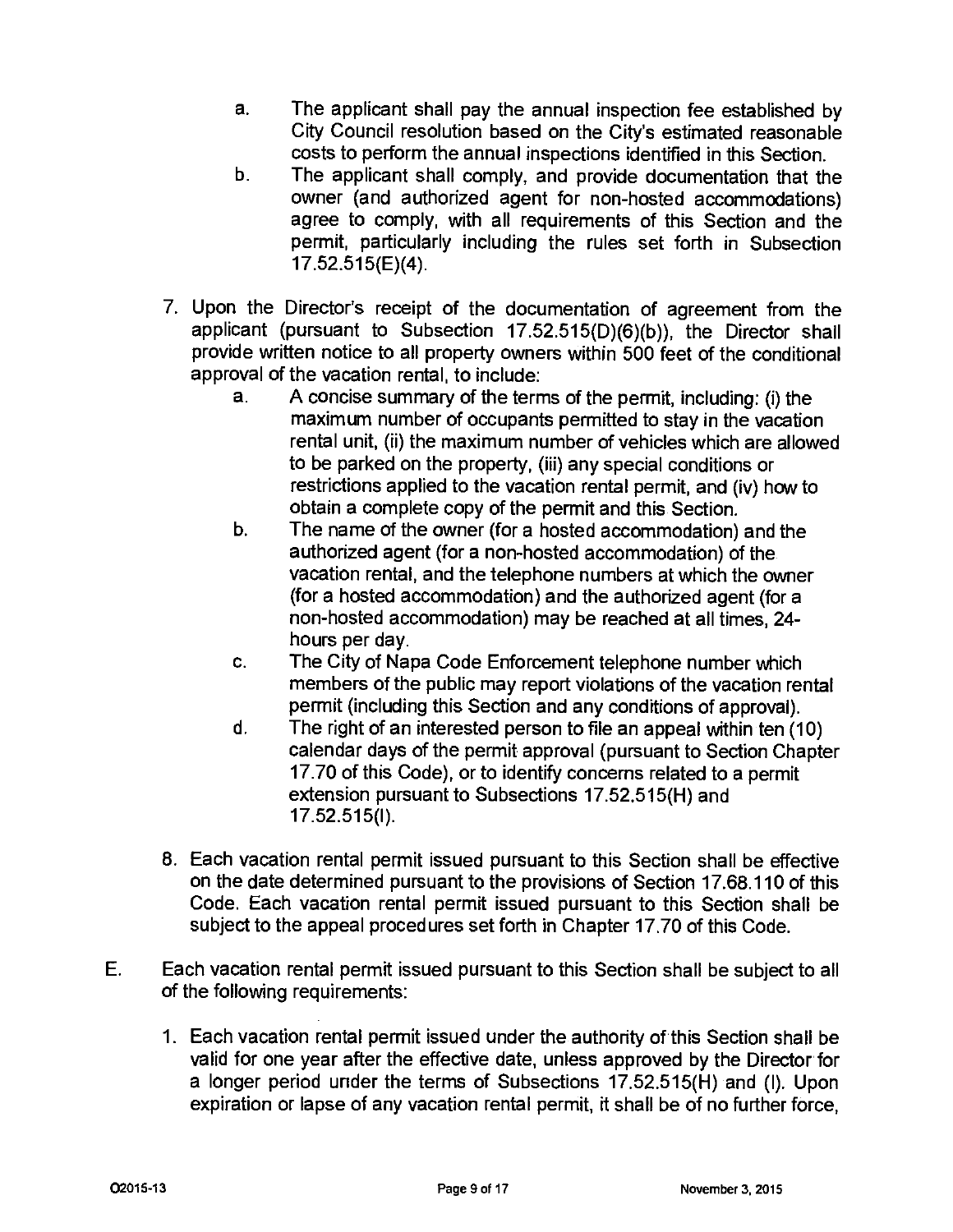validity or effect, and use of the property for transient occupancy purposes shall cease.

- 2. The owner shall comply with all requirements of the Business License Ordinance (Chapter 5.04 of this Code) and the Transient Occupancy Tax Ordinance (Chapter 3.20 of this Code) for the vacation rental use.
- 3. The owner shall comply with each of the requirements of this Subsection 17.52.515(E)(3). The owner shall permit the Enforcement Officer to conduct an annual inspection of the vacation rental premises to confirm compliance with this Section, and particularly including this Subsection.
	- a) The property address shall be visible form the street and in contrasting colors for quick identification by emergency responders.
	- b) Smoke detectors shall be installed per the California Building Code.
	- c) No double keyed dead bolts may be installed on exit doors.
	- d) A portable fire extinguisher shall be provided.
	- e) Exit doors may not be obstructed and/ or prohibited from fully opening.
	- f) Clearance from ignition sources such as luminaries, heaters and flame-producing devices shall be maintained in an approved manner.
	- g) Hot ashes or coals shall be disposed in a metal container with a tight-fitting lid and kept a minimum of ten (10) feet from the building.
	- h) BBQs and open fires must be in an approved appliance or enclosure.
	- i) No electrical wiring may be exposed or open in any outlet, switch or junction boxes.
	- j) The electrical breaker box shall be labeled for distribution to appliances and may not contain any open slots.
	- k) The garage firewall shall not have any penetrations in sheet rock.
	- I) An informational packet of emergency numbers shall be prepared for renters to direct them in the event of an emergency.
- 4. Each Vacation Rental Permit will be subject to the house rules set forth in this Subsection 17.52.515(E)(4). The permittee shall provide the Director with a copy of the house rules prior to rental of the vacation rental unit, and shall promptly notify the Director in writing identifying any changes to the house rules. Prior to each rental of a vacation rental unit, a copy of the house rules, the rental agreement, and the vacation rental permit shall be posted in a

Ą,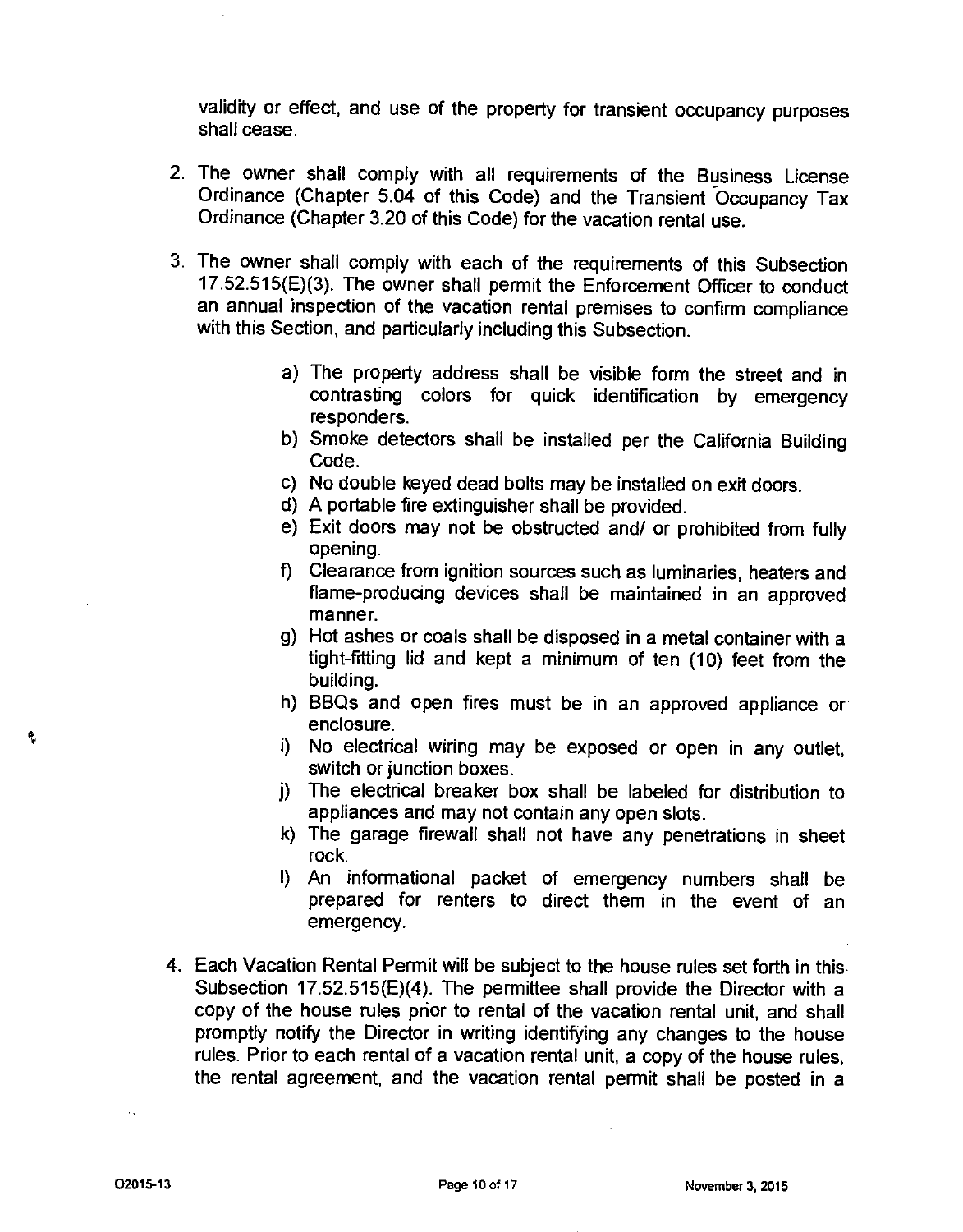prominent location inside the vacation rental unit, including, at a minimum, the following:

- a. As part of the application for rental, the prospective renter shall sign an agreement acknowledging the house rules and promising to comply with them.
- b. The permittee shall limit overnight occupancy of the vacation rental to the specific number of renters designated in the permit, with the number of renters not to exceed two persons per bedroom meeting building and fire code requirements, plus two additional persons per vacation rental unit. Each bedroom that is a part of the vacation rental use shall have an emergency escape or rescue exit and shall comply with all applicable provisions and requirements of Title 15 of this Code. In no case may more than 10 persons be allowed to sleep at the vacation rental unit.
- c. The permittee shall limit the number of vehicles of overnight renters to the maximum number of overnight renters designated in the permit, and shall require overnight renters to utilize designated on-site parking spaces to the maximum extent possible.
- d. The permittee shall provide access to the garage of the residence if that area has been included in the determination of the number of available onsite spaces per this Code.
- e. It is the intent of the City to enforce sections of the Streets and Highways Code related to the provision for emergency vehicle access. Accordingly, no limousine or bus parking, and no stopping without the driver's presence, shall be allowed in any manner that would interfere with emergency vehicle access. In the event of an emergency, the vehicle driver shall immediately move the vehicle from the emergency access area.
- f. The permittee shall provide appropriate refuse and recycling service for the vacation rental business. Property shall be free of debris both onsite and in the street. Trash cans shall be maintained in a clean and sanitary manner in conformance with Chapter 5.60 of this Code. Trash cans shall not be placed on the street prior to 24 hours before pick up day and shall be promptly removed from the street following service.
- 9. Quiet times shall be 9PM to 7AM Sunday through Thursday evenings and 10PM to 7AM Friday and Saturday evenings.
- h. The perrnittee shall ensure that the renters and/or guests of the vacation rental do not create unreasonable noise or disturbances, engage in disorderly conduct, or violate provisions of this code or any state law pertaining to noise or disorderly conduct; provided, however, that the City does not intend to authorize, and the City does not authorize, the permittee to act as a peace officer or place himself or herself in harm's way.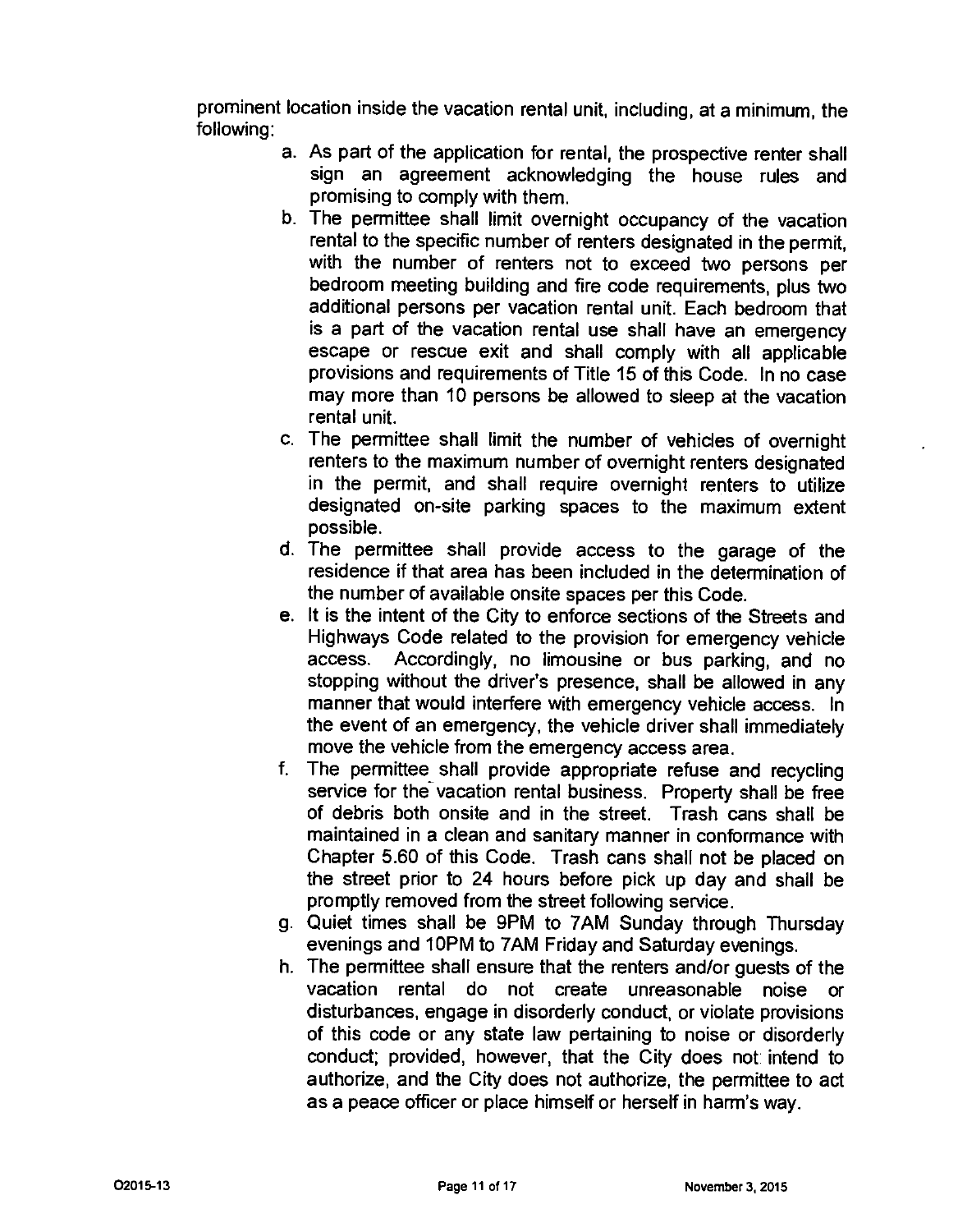- i. The permittee shall, upon notification that renters and/or guests of his or her vacation rental have violated any house rules (including any unreasonable noise or disturbances, disorderly conduct, or violations of this Code or state law) promptly act to stop the violation and prevent a recurrence of the violation.
- i. Pool and hot tubs shall be adequately screened from adjacent properties to minimize noise impacts and shall have the hours of operation clearly posted adjacent to the facility. Hours shall comply with Subsection  $17.52.515$  (E)(4)(g).
- k. Exterior lighting shall also be adequately shielded from adjacent properties to minimize light pollution impacts in accordance with Subsection 17.08.040(1) of this Code.
- I. It is prohibited to use the vacation rental unit for any wedding, auction, commercial function, or other similar event that is inconsistent with the use of the property for transient occupancy in a residential neighborhood.
- m. Pets may be permitted by vacation rental business owner, however the pet must be attended to at all times and must have current vaccinations.
- 5. Each written advertisement (whether paper or electronic form) for a vacation rental use shall include the "City of Napa Certified Vacation Rental" permit number as part of the rental offering. No person shall advertise the use of a building in a residential or non-residential zoning district of the City for a transient occupancy use unless: (a) the use is a hotel use in a non-residential zoning district approved by the City pursuant to Title 17, or (b) the use has a use permit for a bed and breakfast inn pursuant to Section 17.52.060 of this Chapter, or (c) the City has approved a vacation rental permit pursuant to this Section.
- 6. For each vacation rental use:
	- a. The owner (for a hosted accommodation) and the authorized agent (for a non-hosted accommodation) must be available by telephone at all times when the vacation rental is rented, 24 hours per day.
	- b. The owner (for a hosted accommodation) and the authorized agent (for a non-hosted accommodation) must be on the premises of the vacation rental unit within one hour of being notified (by a renter, or by the Director or Enforcement Officer) that there is a need for the owner (for a hosted accommodation) or the authorized agent (for a non-hosted accommodation) to address an issue of permit compliance or the health, safety, or welfare of the public or the renter.
	- c. Only one rental agreement per vacation rental unit shall be in effect at any one time.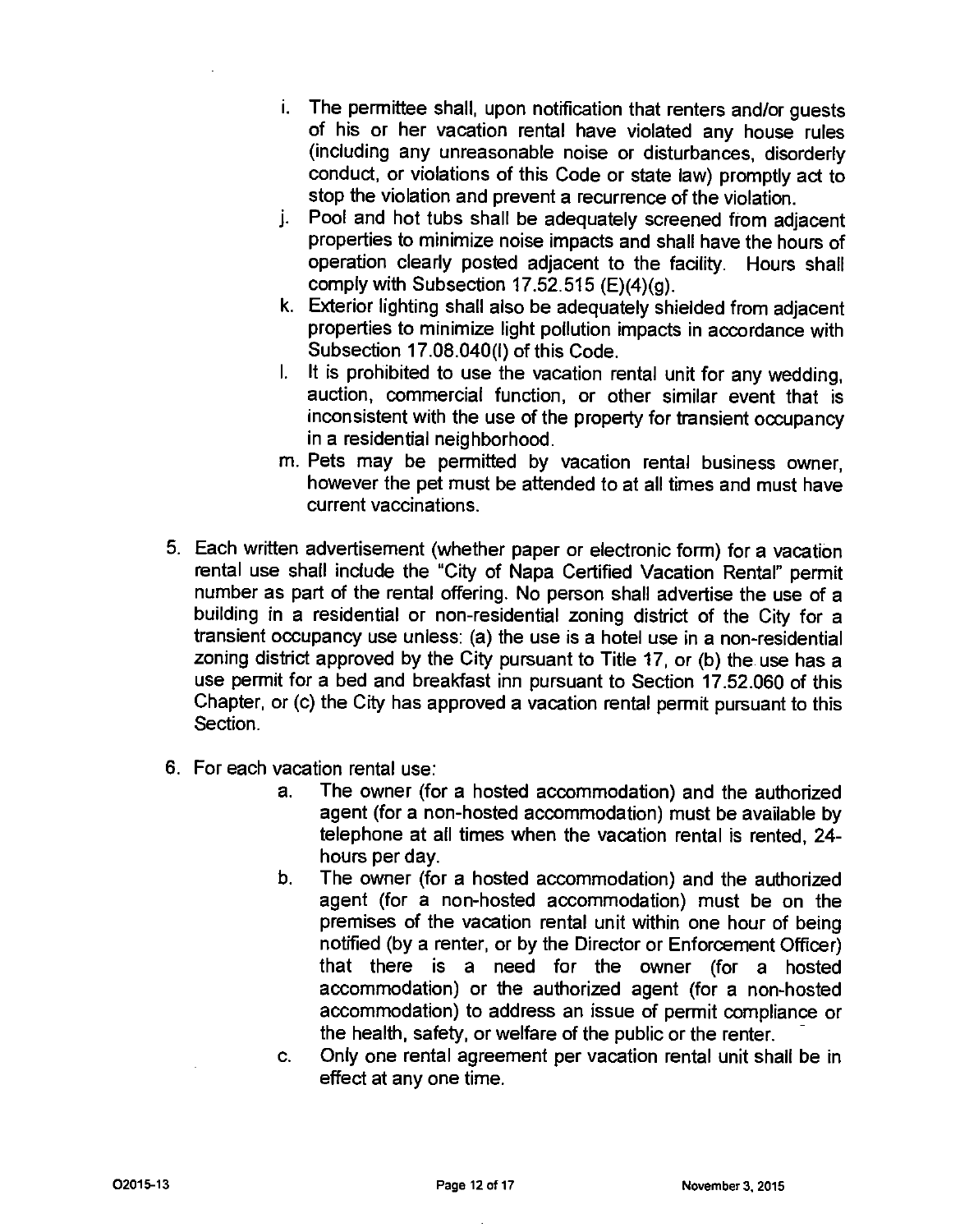- d. It is a violation of this Section for any accessory second unit (as defined by Section 17.52.020 of this Code) to be used for transient occupancy purposes.
- 7. For each hosted accommodation:
	- a. The owner must reside at the vacation rental unit, and the owner must sleep at the vacation rental unit while it is being rented.
	- b. The owner must reside and sleep in a bedroom that is not rented to any renter.
	- c. No more than two bedrooms may be rented for transient occupancy uses.
- F. Each vacation rental permit issued in accordance with this Section shall be personal to the owner to whom the permit is issued (hereinafter "Permitted Owner"), and no person shall transfer, or attempt to transfer, the permit to any other person, unless the transfer is made in accordance with this Subsection 17.52.515(F). Any attempt to transfer a vacation rental permit, or use a transferred vacation rental permit, that is not transferred in accordance with this Subsection shall be void, and shall constitute a violation of this Code.
	- 1. A Hosted Accommodation Vacation Rental Permit shall not be transferred by any person.
	- 2. A Non-Hosted Accommodation Vacation Rental Permit may be transferred by the permitted owner to a purchaser of the real property on which the permitted vacation rental unit is located, subject to the conditions set forth in this Subsection 17.52.515(F)(2). No purchaser shall operate a vacation rental use under the permitted owner's vacation rental permit until after the Director has approved the transfer of the permit in accordance with this Subsection.
		- a. Prior to the expiration of the permit, the permitted owner shall submit to the Director a written notice of intent to transfer the permit to the purchaser.
		- b. Prior to the expiration of the permit, the purchaser shall submit to the Director all submittals and fee payments required pursuant to Subsections 17.52.515(C)(3) and 17.52.515(D)(3).
		- c. The Director shall evaluate and process the purchaser's application for approval, conditional approval, or denial, in accordance with the criteria set forth in Subsections 17.52.515(D)(4) through 17.52.515(D)(8).
- G. On or before January 1, 2017, and at least once per calendar year thereafter, the Director shall establish and update, in writing, a waiting list of applicants for a vacation rental permit, and a list of available permits (one set for hosted accommodations, and one set for non-hosted accommodations).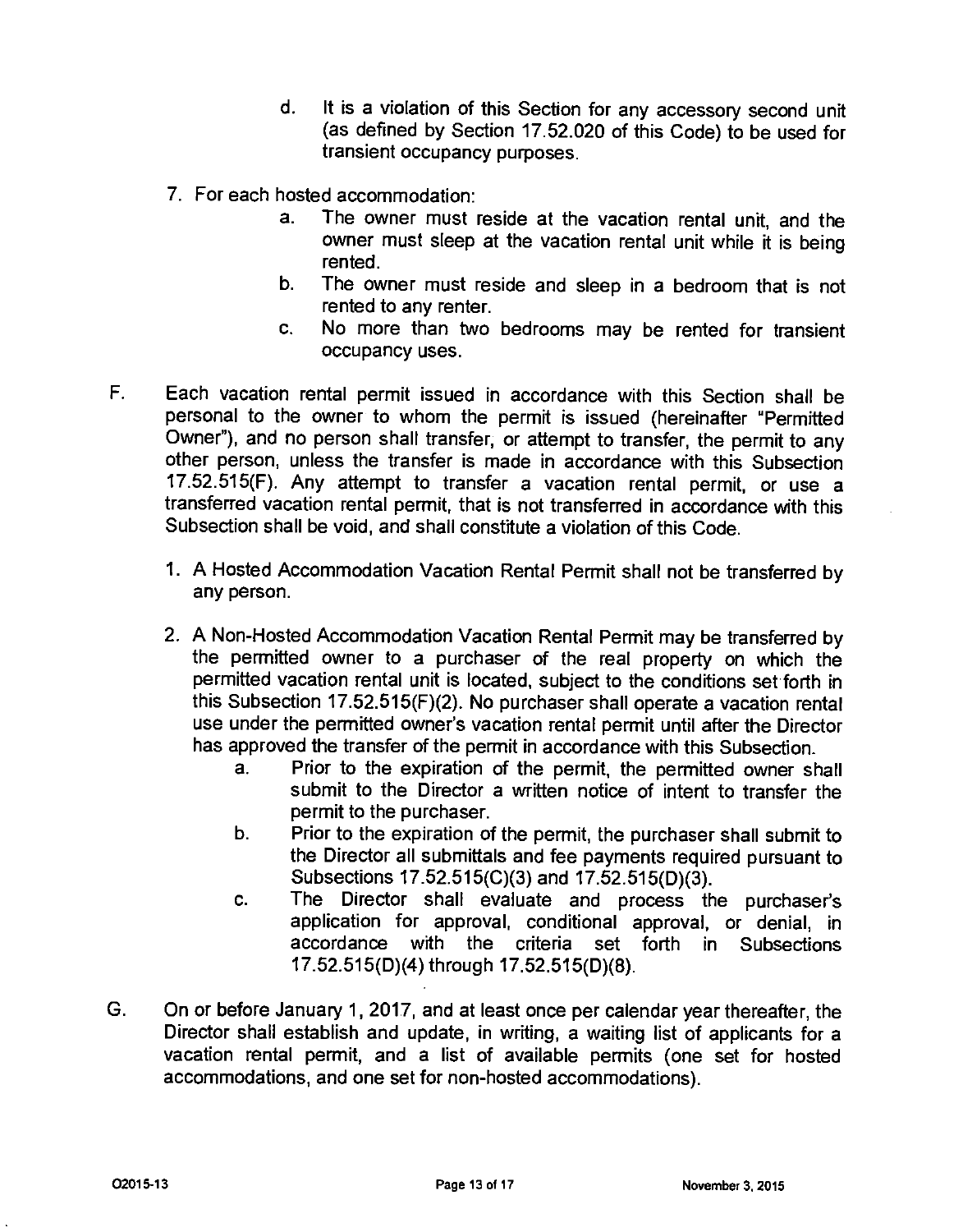- 1. Applicants included on the waiting list will include each application selected pursuant to Subsection 17.52.515(D)(2) for which: (a) a permit was not issued, and (b) the application was not denied pursuant to Subsection 17.52.515(D)(4). The order of applicants on the initial waiting list shall be as set forth in Subsection 17.52.515(D)(2).
- 2. The list of available permits shall identify the number of permits that are unissued or no longer in effect (based on expiration, termination, or lapse).
- 3. To the extent there are one or more permits identified on the list of available permits, the Director is authorized to evaluate permit applications, and process the applications for approval, conditional approval, or denial, in accordance with Subsection 17.52.515(D).
- 4. If the Director determines that additional applications are warranted (based on a comparison of the number of applicants on the waiting list to the list of available permits), the Director shall issue a written notice inviting applications for vacation rental permits, which shall be published and processed in accordance with Subsections 17.52.515(C) and 17.52.515(D). Any applicants selected by the Director in accordance with this Subsections 17.52.515(G)(4) and 17.52.515(D)(2) shall be added to the waiting list beginning with a number higher than the highest number on the waiting list.
- H. Each vacation rental permit issued pursuant to this Section shall be subject to an annual permit review. No later than one year after the effective date of the permit, and no earlier than 275 days after the effective date of the permit, the owner shall submit to the Director the annual inspection fee along with all of the information set forth in this Subsection 17.52.515(H), documented in a form acceptable to the Director. For the purpose of this Subsection, "effective date" is as defined by Subsections 17.52.515(D)(8) and 17.52.515(1); and the first "effective date" of each 2009 Permit shall be April 1, 2016, unless otherwise specifically documented on the 2009 Permit.
	- 1. The owner shall pay the annual inspection fee established by City Council resolution based on the City's estimated reasonable costs to perform the annual inspections identified in this Section. The owner shall document compliance with the requirements of Subsection 17.52.515(E)(3).
	- 2. The owner shall document compliance with all requirements of the Business License Ordinance (Chapter 5.04 of this Code).
	- 3. The owner shall document compliance with all requirements of the Transient Occupancy Tax Ordinance (Chapter 3.20, particularly Section 3.20.060, of this Code). The owner shall also document each date on which the vacation rental was rented during the previous term of the permit. If the owner fails to document rentals of at least ten days during the permit term, the Director may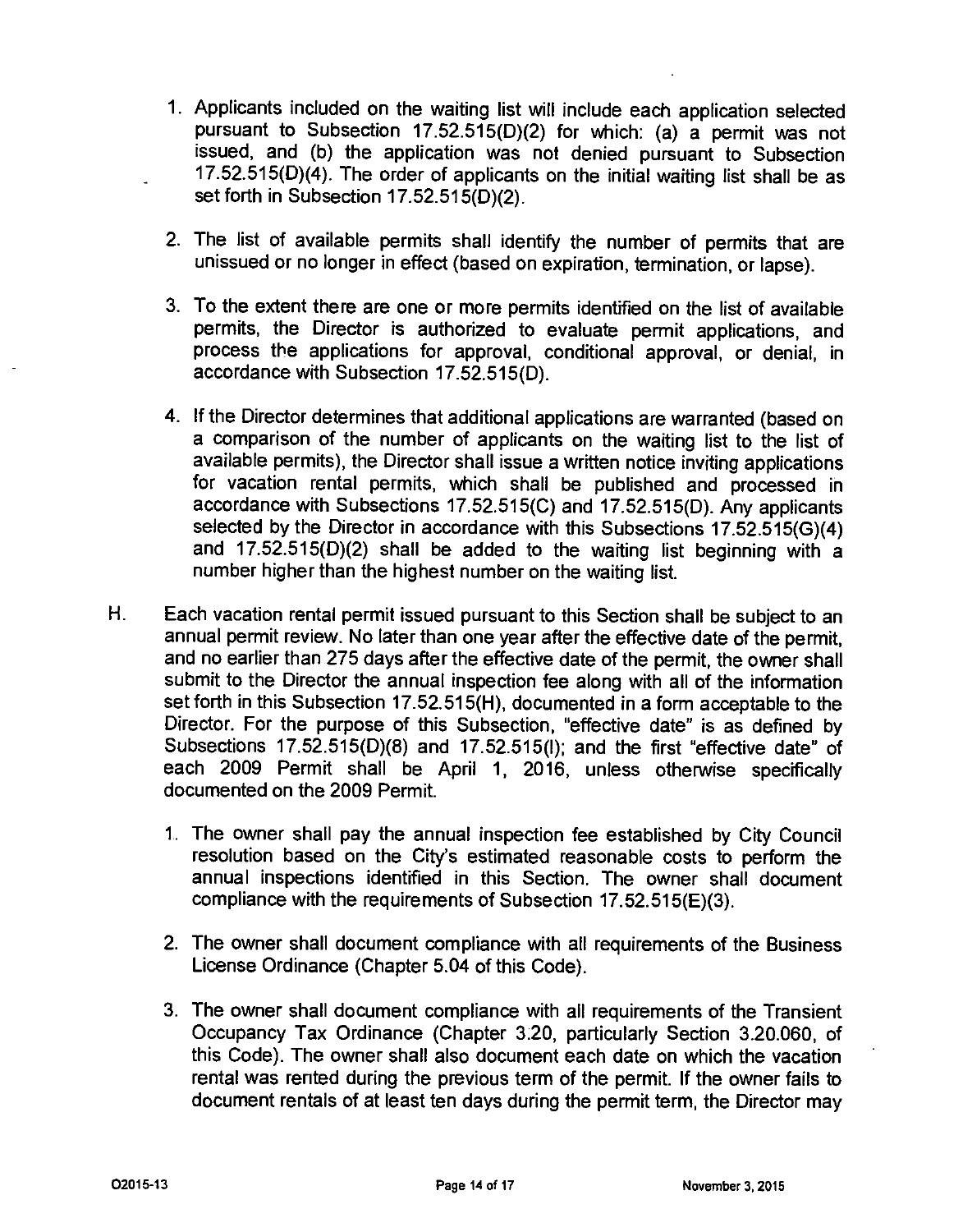determine that the permit is inactive and ineligible for approval of an extended term.

- 4. The owner shall identify any notice of violation or concern (including any compliance order or citation issued by the City, or any concern or complaint identified by a neighbor) issued for the vacation rental use during the permit term, and shall document how the violation or concern has been addressed. If the Director determines that any past violation or concern has not been adequately addressed, or that a history of past violations is detrimental to the public health, safety, or welfare, the Director may determine that the permit is ineligible for approval of an extended term.
- 5. The owner shall document that written notice was provided to property owners within 500 feet of the vacation rental unit, with the information required by Subsection 17.52.515(D)(7).
- $\mathbf{I}$ . Following an annual permit review (pursuant to Subsection 17.52.515(H)):
	- 1. If the Director determines that the permittee is in compliance with all requirements of this Section and the permit, the Director shall provide written notice to the permittee that the permit term is extended for one year, and the notice shall identify the newly established "effective date" of the permit.
	- 2. If the Director determines that the permittee has failed to comply with this Section or the permit, the Director shall either: (a) notice a public hearing of the Planning Commission pursuant to the criteria of Subsection  $17.52.515(D)\overline{(5)}$ , or (b) provide written notice to the permittee that the term of the permit is expired.
	- 3. Upon expiration of any vacation rental permit, it shall be of no further force, validity or effect, and use of the property for transient occupancy purposes shall cease.
- J. At any time during the term of a vacation rental permit, the Director is authorized to initiate proceedings to revoke or modify the permit (or pursue any other remedy set forth in Title 1 of this Code), if the Director determines in his or her discretion that: (i) a vacation rental use is detrimental to the public health, safety, or welfare; (ii) the permittee has provided materially false or misleading information in any submittal required under this Section; or (iii) the permittee is in violation of, or has failed to comply with, any requirements of this Section or the permit. In the event that the Director determines that any of the conditions described above exists, the Director is authorized to issue a compliance order in accordance with the procedures set forth in Section 1.24.040 of this Code. If the permittee fails to cure the violations identified in the order within the time frame specified in the compliance order (which cure may include the Director's approval

÷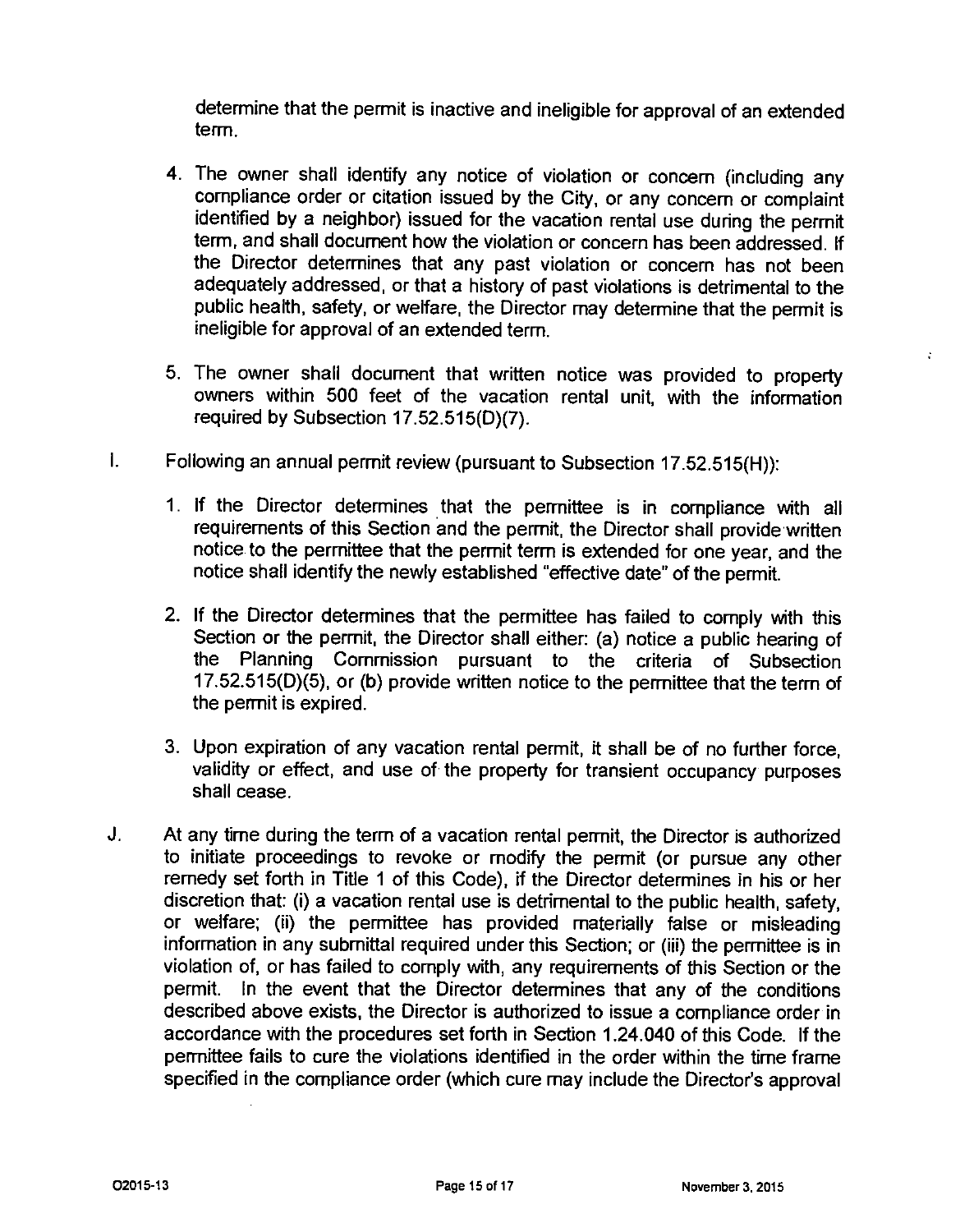of a modification to the terms or conditions of the permit), the Director or the Enforcement Officer may either:

- 1. Pursue any of the remedies set forth in Chapter 17.72 of this Code; including, but not limited to, issuance of a stop order under Section 17.72.060, or notice a public hearing of the Planning Commission to consider a revocation or modification of the permit under Section 17.72.070.
- 2. Pursue any of the remedies set forth in Chapter 1.16 of this Code, including, but not limited to, issuance of an administrative citation in accordance with Chapter 1.24 and Subsection 17.52.515(K).
- K. It is a violation of this Code, subject to enforcement pursuant to Chapter 1.16 of this Code, for any person to establish or operate a transient occupancy use in any residential or non-residential zoning district unless: (a) the use is in compliance with a hotel use in a non-residential zoning district approved by the City pursuant to Title 17, or (b) the use is in compliance with a vacation rental permit pursuant to this Section, or (c) the use is in compliance with a use permit for a bed and breakfast inn pursuant to Section 17.52.060 of this Code. In addition to the fines and enforcement costs set forth in Section 1.16.050 of this Code, and notwithstanding the limitations of Section 1.24.060 of this Code, the amount of the fine imposed for each violation of this Section 17.52.515 shall be:
	- 1. \$500 for a first violation,
	- 2. \$750 for a second violation of the same code section within 12 months, and
	- 3. \$1,000 for each day of each additional violation of the same code section within 12 months.
- L. Any determination made by the City pursuant to this Section shall be final unless appealed pursuant to the requirements of this Subsection 17.52.515(L).
	- 1. Any determination by the Director or the Planning Commission to: approve, conditionally approve, or deny a permit application (pursuant to Subsection 17.52.515(D)), to transfer a permit to a purchaser (pursuant to Subsection 17.52.515(F), to extend the term of a permit or to determine that a permit has expired following an annual review (pursuant to Subsections 17.52.515(H) and (I)), or to modify or revoke a permit (pursuant to Subsection 17.52.515(J)) may be appealed only in accordance with the requirements of Chapter 17.70 of this Code.
	- 2. Any enforcement action taken by the Director or the Enforcement Officer pursuant to Subsections 17.52.515(J)(2) or 17.52.515(K) may be appealed only by requesting an administrative hearing in accordance with the requirements of Sections 1.24.070 through 1.24.090 of this Code.
	- 3. Failure to timely appeal in the manner required by this Subsection 17.52.515(L) shall constitute a waiver of the appeal and a failure to exhaust